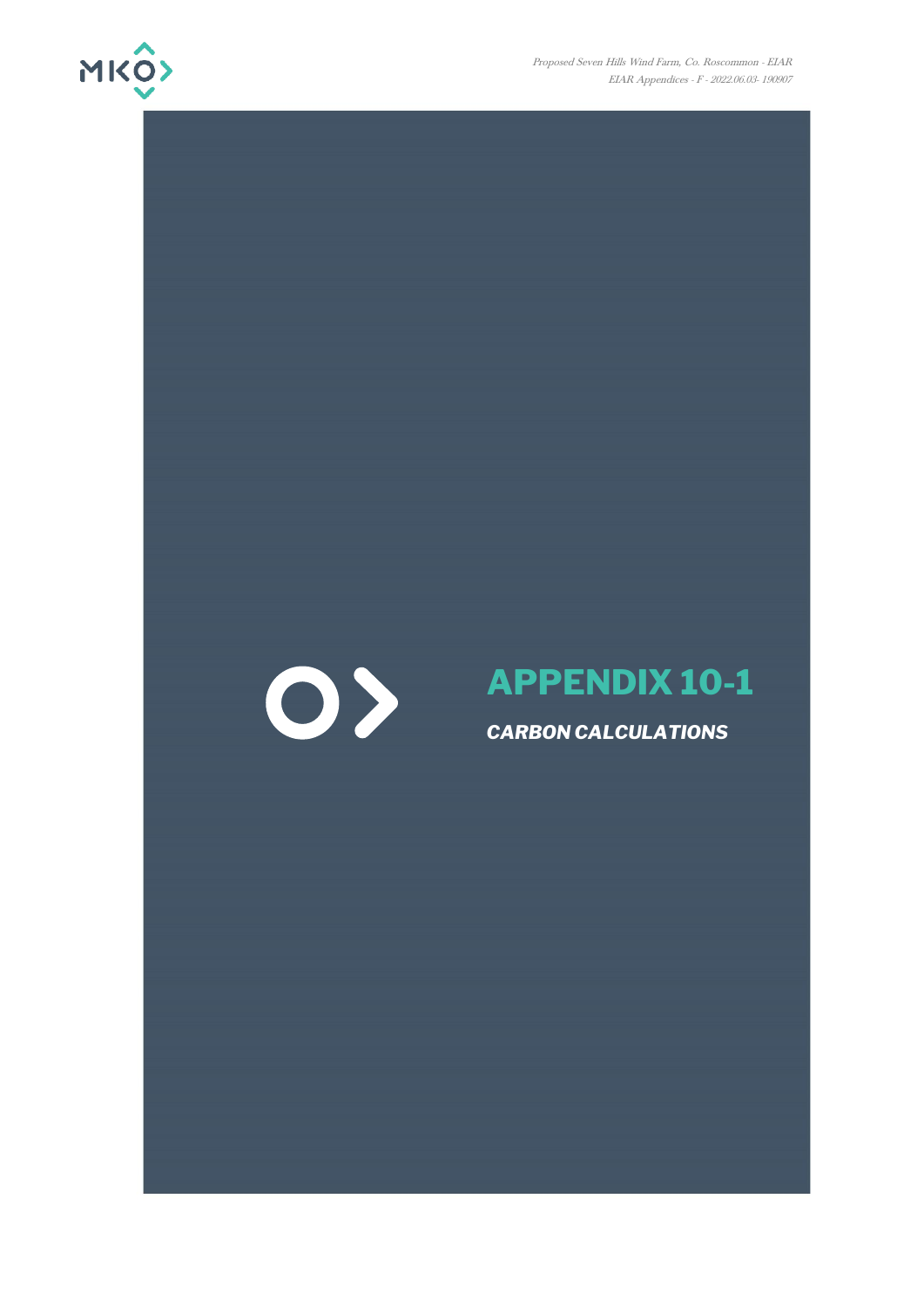## Payback Time

### Payback Time

Payback Time ChartsInput Data

| 1. Windfarm CO2 emission saving over                   | Exp.       | Min.       | Max.       |
|--------------------------------------------------------|------------|------------|------------|
| coal-fired electricity generation (t CO2 / yr)         | 338.486    | 328.815    | 348.157    |
| grid-mix of electricity generation (t CO2 / yr)        | 93.297     | 90.632     | 95.963     |
| fossil fuel-mix of electricity generation (t CO2 / yr) | 165.564    | 160.834    | 170.294    |
| Energy output from windfarm over lifetime (MWh)        | 11.037.600 | 10.722.240 | 11,352,960 |

| Total CO2 losses due to wind farm (tCO2 eq.)                                         | Exp.        | Min.      | Max.      |
|--------------------------------------------------------------------------------------|-------------|-----------|-----------|
| 2. Losses due to turbine life (eg. manufacture, construction, decomissioning)        | 105,299     | 105,299   | 105,299   |
| 3. Losses due to backup                                                              | 70,956      | 70,956    | 70,956    |
| 4. Lossess due to reduced carbon fixing potential                                    | 2.840       | 870       | 4,942     |
| 5. Losses from soil organic matter                                                   | $-9,371$    | $-9,873$  | $-4,830$  |
| 6. Losses due to DOC & POC leaching                                                  | 0           | 0         | 0         |
| 7. Losses due to felling forestry                                                    | 0           | 0         | 0         |
| Total losses of carbon dioxide                                                       | 169,724     | 167,252   | 176,367   |
|                                                                                      |             |           |           |
| 8. Total CO2 gains due to improvement of site (t CO2 eq.)                            | Exp.        | Min.      | Max.      |
| 8a. Change in emissions due to improvement of degraded bogs                          | $\Omega$    | 0         | $\Omega$  |
| 8b. Change in emissions due to improvement of felled forestry                        | $\Omega$    | $\Omega$  | 0         |
| 8c. Change in emissions due to restoration of peat from borrow pits                  | 0           | $\Omega$  | 0         |
| 8d. Change in emissions due to removal of drainage from foundations & hardstanding   | 0           | 0         | 0         |
| Total change in emissions due to improvements                                        | $\mathbf 0$ | $\Omega$  | $\Omega$  |
|                                                                                      |             |           |           |
| <b>RESULTS</b>                                                                       | Exp.        | Min.      | Max.      |
| Net emissions of carbon dioxide (t CO2 eq.)                                          | 169,724     | 167,252   | 176,367   |
|                                                                                      |             |           |           |
| <b>Carbon Payback Time</b>                                                           |             |           |           |
| coal-fired electricity generation (years)                                            | 0.5         | 0.5       | 0.5       |
| grid-mix of electricity generation (years)                                           | 1.8         | 1.7       | 1.9       |
| fossil fuel-mix of electricity generation (years)                                    | 1.0         | 1.0       | 1.1       |
|                                                                                      |             |           |           |
| Ratio of soil carbon loss to gain by restoration (not used in Scottish applications) | No gains!   | No gains! | No gains! |

**Ratio of soil carbon loss to gain by restoration (not used in Scottish applications)**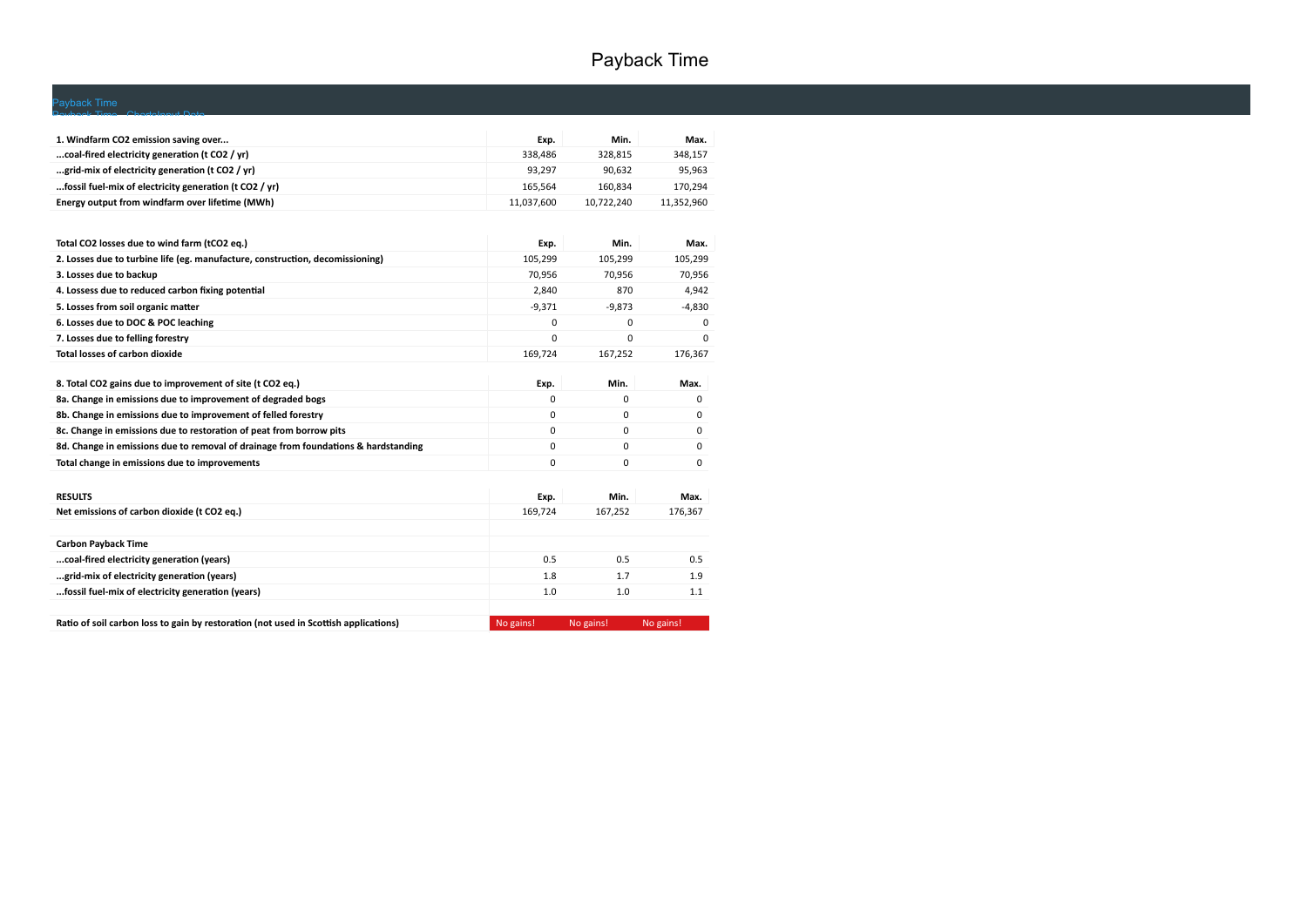### Payback Time - Charts

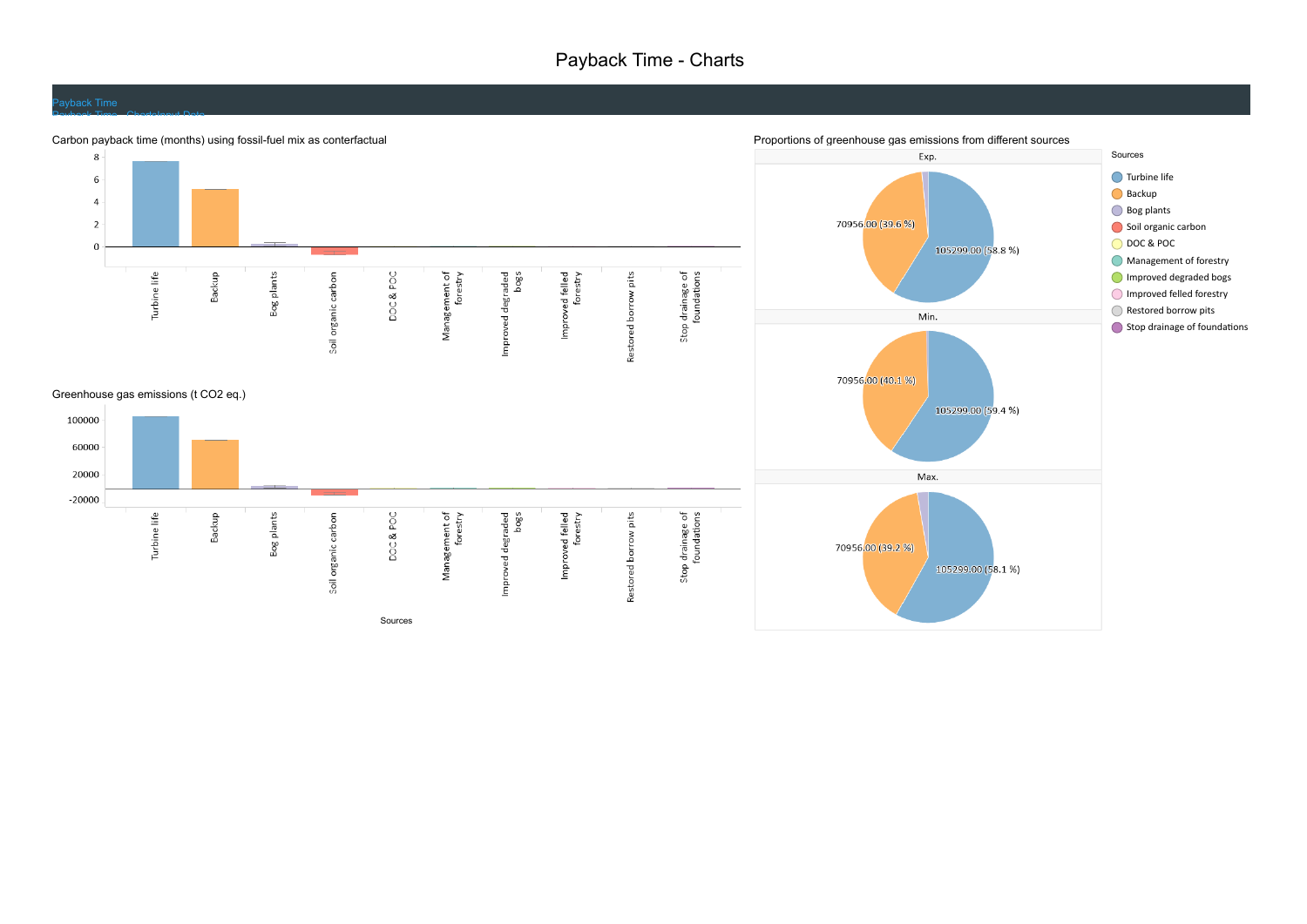View

### Payback Time

#### Print this page

Carbon Calculator v1.6.1 Seven Hills Wind Farm Location: 53.449541 -8.155479 Energia Renewables ROI Ltd.

### **Core input data**

Payback Time ChartsInput Data

| Input data                                                                                                     | <b>Expected value</b>               | <b>Minimum value</b>                | <b>Maximum value</b>                | Source of data                                        |
|----------------------------------------------------------------------------------------------------------------|-------------------------------------|-------------------------------------|-------------------------------------|-------------------------------------------------------|
| Windfarm characteristics                                                                                       |                                     |                                     |                                     |                                                       |
| <b>Dimensions</b>                                                                                              |                                     |                                     |                                     |                                                       |
| No. of turbines                                                                                                | 20                                  | 20                                  | 20                                  | Ch.4                                                  |
| Duration of consent (years)                                                                                    | 30                                  | 30                                  | 30                                  | Ch.4                                                  |
| Performance                                                                                                    |                                     |                                     |                                     |                                                       |
| Power rating of 1 turbine (MW)                                                                                 | 6                                   | 6                                   | 6                                   | Ch.4                                                  |
| Capacity factor                                                                                                | 35                                  | 34                                  | 36                                  | <b>SEAI Report</b>                                    |
| Backup                                                                                                         |                                     |                                     |                                     |                                                       |
| Fraction of output to backup (%)                                                                               | 5                                   | 5                                   | 5                                   | <b>SNH Guidance</b>                                   |
| Additional emissions due to reduced thermal efficiency of the reserve generation (%)                           | 10                                  | 10                                  | 10                                  | Fixed                                                 |
| Total CO2 emission from turbine life (tCO2 MW <sup>-1</sup> ) (eg. manufacture, construction, decommissioning) | Calculate wrt installed<br>capacity | Calculate wrt installed<br>capacity | Calculate wrt installed<br>capacity |                                                       |
| Characteristics of peatland before windfarm development                                                        |                                     |                                     |                                     |                                                       |
| Type of peatland                                                                                               | Acid bog                            | Acid bog                            | Acid bog                            | Generic                                               |
| Average annual air temperature at site (°C)                                                                    | 9.3                                 | 5.7                                 | 12.9                                | Ch.10                                                 |
| Average depth of peat at site (m)                                                                              | 0                                   | 0                                   | 0                                   | N/A                                                   |
| C Content of dry peat (% by weight)                                                                            | 55                                  | 50                                  | 60                                  | Default Value                                         |
| Average extent of drainage around drainage features at site (m)                                                | 15                                  | 5                                   | 20                                  | Default Value                                         |
| Average water table depth at site (m)                                                                          | 0.5                                 | 0.1                                 |                                     | Default Value                                         |
| Dry soil bulk density (g $cm^{-3}$ )                                                                           | 0.1                                 | 0.09                                | 0.11                                | Default Value                                         |
| Characteristics of bog plants                                                                                  |                                     |                                     |                                     |                                                       |
| Time required for regeneration of bog plants after restoration (years)                                         | 10                                  | 5                                   | 15                                  | Best Practice in Raised Bog Restoration in<br>Ireland |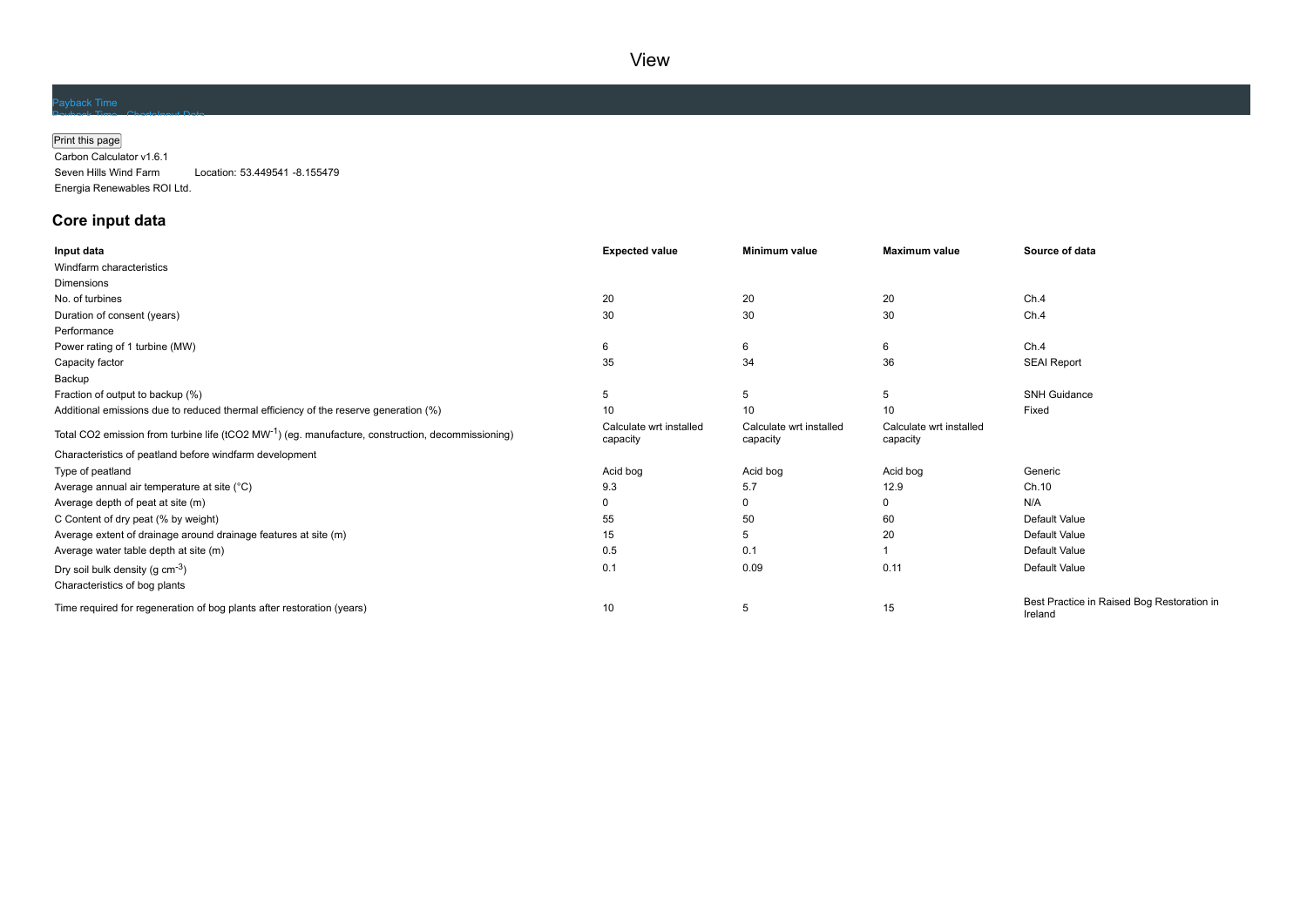### Payback Time - ChartsInput Data

### **Emissions due to loss of soil organic carbon**

Loss of C stored in peatland is estimated from % site lost by peat removal (table 5a), CO2 loss from removed peat (table 5b), % site affected by drainage (table 5c), and the CO2 loss from drained peat (table 5d).

### 5. Loss of soil C02

|                                                               | Exp.       | Min.       | Max.       |
|---------------------------------------------------------------|------------|------------|------------|
| CO2 loss from removed peat (t CO2 equiv.)                     | $-9371.23$ | $-9873.17$ | $-4829.97$ |
| CO2 loss from drained peat (t CO2 equiv.)                     | $\Omega$   | $\Omega$   | 0          |
| <b>RESULTS</b>                                                |            |            |            |
| Total CO2 loss from peat (removed + drained) (t CO2 equiv.)   | $-9371.23$ | $-9873.17$ | $-4829.97$ |
| Additional CO2 payback time of windfarm due to loss of soil C |            |            |            |
| coal-fired electricity generation (months)                    | $-0.33$    | $-0.36$    | $-0.17$    |
| grid-mix of electricity generation (months)                   | $-1.21$    | $-1.31$    | $-0.6$     |
| fossil fuel - mix of electricity generation (months)          | $-0.68$    | $-0.74$    | $-0.34$    |

### **CO2 loss from removed peats**

If peat is treated in such a way that it is permanently restored, so that less than 100% of the C is lost to the atmosphere, a lower percentage can be entered in cell C10.

#### 5b. CO2 loss from removed peat

| 50. COZ JOSS HOIH TEMPORED DEAL                   |            |            |            |
|---------------------------------------------------|------------|------------|------------|
|                                                   | Exp.       | Min.       | Max.       |
| CO2 loss from removed peat (t CO2)                | 0.00       | 0.00       | 0.00       |
| CO2 loss from undrained peat left in situ (t CO2) | 9371.23    | 9873.17    | 4829.97    |
| <b>RESULTS</b>                                    |            |            |            |
| CO2 loss atributable to peat removal only (t CO2) | $-9371.23$ | $-9873.17$ | $-4829.97$ |

#### **Volume of Peat Removed**

% site lost by peat removal is estimated from peat removed in borrow pits, turbine foundations, hard-standing and access tracks. If peat is removed for any other reason, this must be added in as additional peat excavated in the core input data entry.

#### 5a. Volume of peat removed

|                                                                | Exp.     | Min.     | Max.     |
|----------------------------------------------------------------|----------|----------|----------|
| Peat removed from borrow pits                                  |          |          |          |
| Area of land lost in borrow pits (m2)                          | $\Omega$ | $\Omega$ | $\Omega$ |
| Volume of peat removed from borrow pits (m3)                   | 0        | $\Omega$ | 0        |
| Peat removed from turbine foundations                          |          |          |          |
| Area of land lost in foundation (m2)                           | 4500     | 4500     | 4500     |
| Volume of peat removed from foundation area (m3)               | $\Omega$ | 0        | 0        |
| Peat removed from hard-standing                                |          |          |          |
| Area of land lost in hard-standing (m2)                        | 29350    | 29300    | 29350    |
| Volume of peat removed from hard-standing area (m3)            | $\Omega$ | 0        | 0        |
| Peat removed from access tracks                                |          |          |          |
| Area of land lost in floating roads (m2)                       | $\Omega$ | $\Omega$ | $\Omega$ |
| Volume of peat removed from floating roads (m3)                | 0        | 0        | 0        |
| Area of land lost in excavated roads (m2)                      | 93500    | 93495    | 93505    |
| Volume of peat removed from excavated roads (m3)               | $\Omega$ | $\Omega$ | 0        |
| Area of land lost in rock-filled roads (m2)                    | $\Omega$ | $\Omega$ | 0        |
| Volume of peat removed from rock-filled roads (m3)             | $\Omega$ | $\Omega$ | 0        |
| Total area of land lost in access tracks (m2)                  | 93500    | 93495    | 93505    |
| Total volume of peat removed due to access tracks (m3)         | 0        | 0        | 0        |
| <b>RESULTS</b>                                                 |          |          |          |
| Total area of land lost due to windfarm construction (m2)      | 127350   | 127295   | 127355   |
| Total volume of peat removed due to windfarm construction (m3) | 0        | 0        | 0        |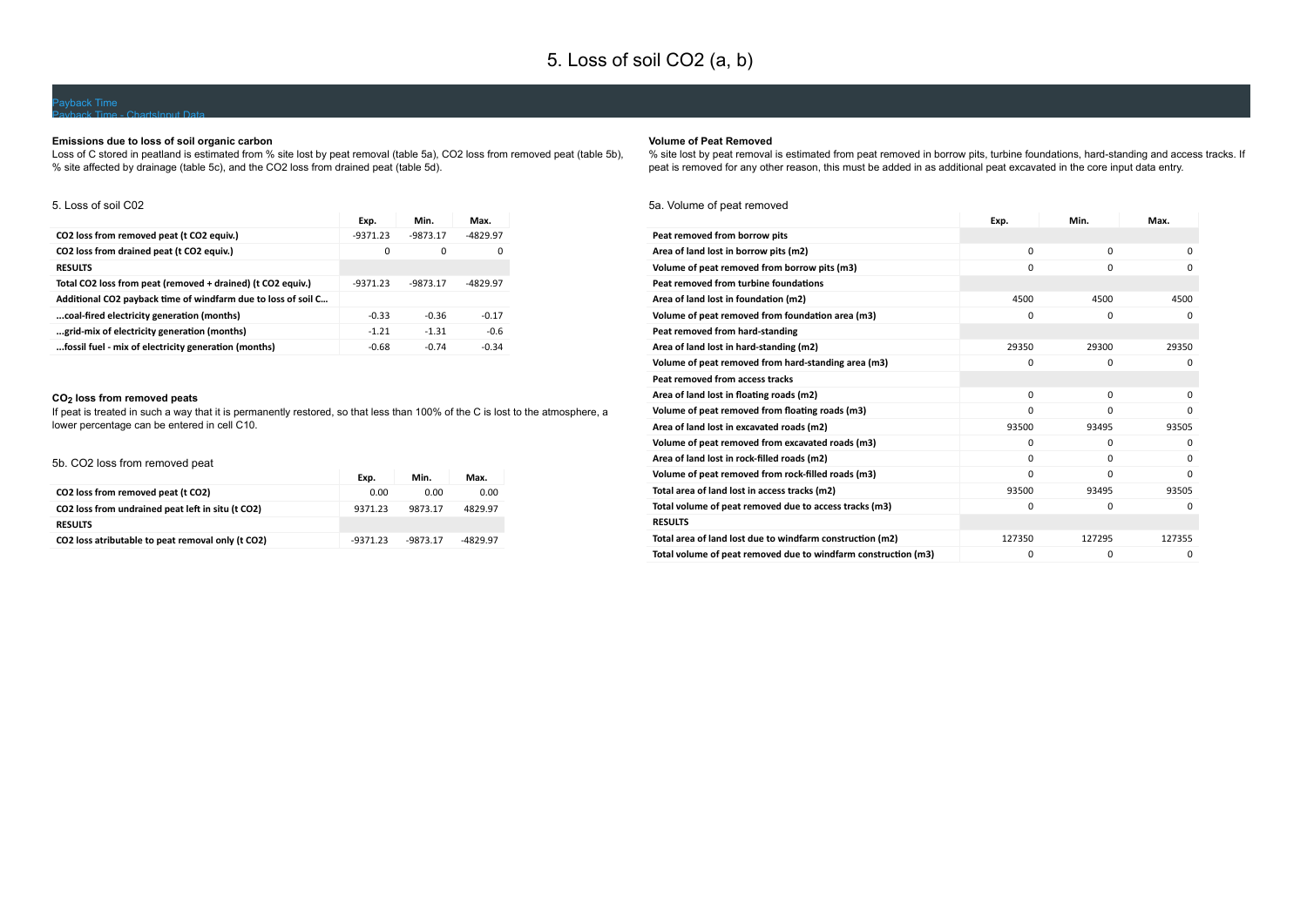### Payback Time - ChartsInput Data

#### **Volume of peat drained**

Extent of site affected by drainage is calculated assuming an average extent of drainage around each drainage feature as given in the input data.

#### **CO2 loss due to drainage**

Note, CO2 losses are calculated using two approaches: IPCC default methodology and more site specific equations derived for this project. The IPCC methodology is included because it is the established approach, although it contains no site detail. The new equations have been derived directly from experimental data for acid bogs and fens (see Nayak et al, 2008 - Final report).

#### 5c. Volume of peat drained 0 0 0 0 0 0 86220 24720 122960 0 0 0 561000 186990 748040 0 0 0 0 0 0 0 0 0 0 0 0 0 0 0 647220 211710 871000 **Exp. Min. Max. Total area affected by drainage around borrow pits (m2) Total volume affected by drainage around borrow pits (m3) Peat affected by drainage around turbine foundation and hardstanding Total area affected by drainage of foundation and hardstanding area (m2) Total volume affected by drainage of foundation and hardstanding area (m3) Peat affected by drainage of access tracks Total area affected by drainage of access track(m2) Total volume affected by drainage of access track(m3) Peat affected by drainage of cable trenches Total area affected by drainage of cable trenches(m2) Total volume affected by drainage of cable trneches(m3) Drainage around additional peat excavated Total area affected by drainage (m2) Total volume affected by drainage (m3) RESULTS Total area affected by drainage due to windfarm (m2)**

#### 5d. CO2 loss from drained peat

| Exp.      | Min.      | Max.     |
|-----------|-----------|----------|
|           |           |          |
| $\Omega$  | $\Omega$  | $\Omega$ |
| 0         | 0         | $\Omega$ |
|           |           |          |
|           |           |          |
| $-222.67$ | $-376.13$ | 18560.63 |
| 47849.27  | 16796.64  | 14472.23 |
| 0         | 0         | $\Omega$ |
|           |           |          |
| $-222.67$ | $-376.13$ | 18560.63 |
| 47849.27  | 16796.64  | 14472.23 |
| 0         | 0         | $\Omega$ |
|           |           |          |
| 0         | $\Omega$  | $\Omega$ |
|           |           |          |

#### **Emission rates from soils**

Note, CO2 losses are calculated using two approaches: IPCC default methodology and more site specific equations derived for this project. The IPCC methodology is included because it is the established approach, although it  $t_{\rm L}$  is defined and the set of the distribution in the distribution of  $\sim$  N  $_{\rm L}$  is the distribution of  $\sim$  N  $_{\rm L}$  is the distribution of  $\sim$  N  $_{\rm L}$  is the distribution of  $\sim$  N  $_{\rm L}$  is the distributi

#### 5e. Emission rates from soils

|                                                        | Exp. | Min. | Max. |
|--------------------------------------------------------|------|------|------|
| Calculations following IPCC default methodology        |      |      |      |
| Flooded period (days/year)                             | 178  | 178  | 178  |
| Annual rate of methane emission (t CH4-C/ha year)      | 0.04 | 0.04 | 0.04 |
| Annual rate of carbon dioxide emission (t CO2/ha year) | 35.2 | 35.2 | 35.2 |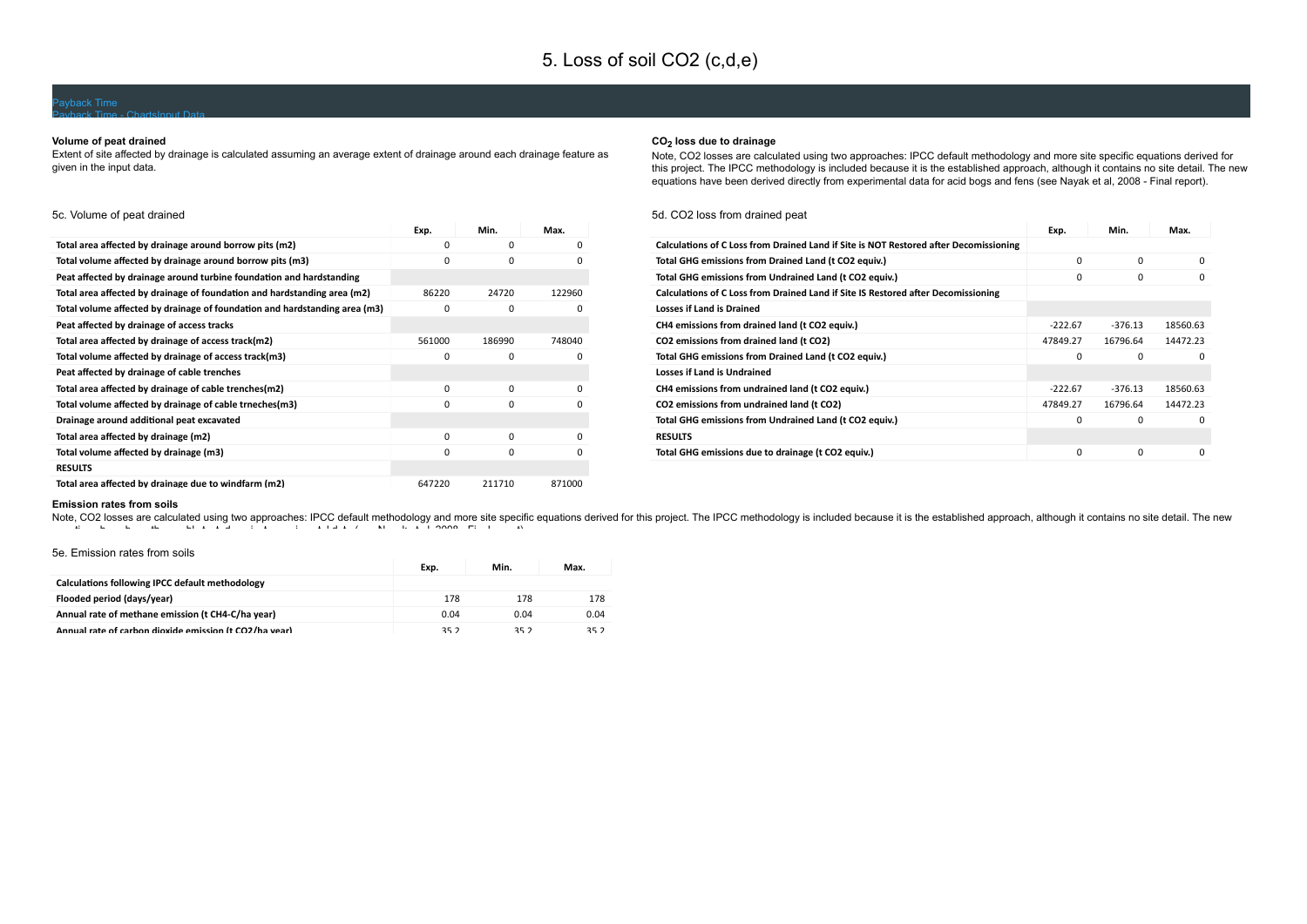### 7. Forestry CO2 loss

### Payback Time - ChartsInput Data

**CO2 loss from forests - calculation using detailed management information** Forest carbon calculator (Perks et al, 2009)

| Total potential carbon squestration loss due to felling of forestry for the wind farm (t CO2) |
|-----------------------------------------------------------------------------------------------|
| Total emissions due to cleared land (t CO2)                                                   |
| Emissions due to harvesting operations (t CO2)                                                |
| Fossil fuel equivalent saving from use of felled forestry as biofuel (t CO2)                  |
| Fossil fuel equivalent saving from use of replanted forestry as biofuel (t CO2)               |
| <b>RESULTS</b>                                                                                |
| Total carbon loss associated with forest management(t CO2)                                    |

### **Emissions due to forest felling - calculation using simple management data**

Emissions due to forestry felling are calculated from the reduced carbon sequestered per crop rotation. If the forestry was due to be removed before the planned development, this C loss is not attributable to the wind farm should be entered as zero.

|                                                                       | Exp.     | Min.     | Max.     |
|-----------------------------------------------------------------------|----------|----------|----------|
| Area of forestry plantation to be felled (ha)                         |          | 0        | $\Omega$ |
| Carbon sequestered (t C ha-1 yr-1)                                    | 0        | 0        | $\Omega$ |
| Lifetime of windfarm (years)                                          | 30       | 30       | 30       |
| Carbon sequestered over the lifetime of the windfarm (t C ha-1)       |          | $\Omega$ | $\Omega$ |
| <b>RESULTS</b>                                                        |          |          |          |
| Total carbon loss due to felling of forestry (t CO2)                  | $\Omega$ | $\Omega$ | $\Omega$ |
| Additional CO2 payback time of windfarm due to management of forestry |          |          |          |
| coal-fired electricity generation (months)                            |          | $\Omega$ | $\Omega$ |
| grid-mix of electricity generation (months)                           |          |          | $\Omega$ |
| fossil fuel - mix of electricity generation (months)                  |          |          | $\Omega$ |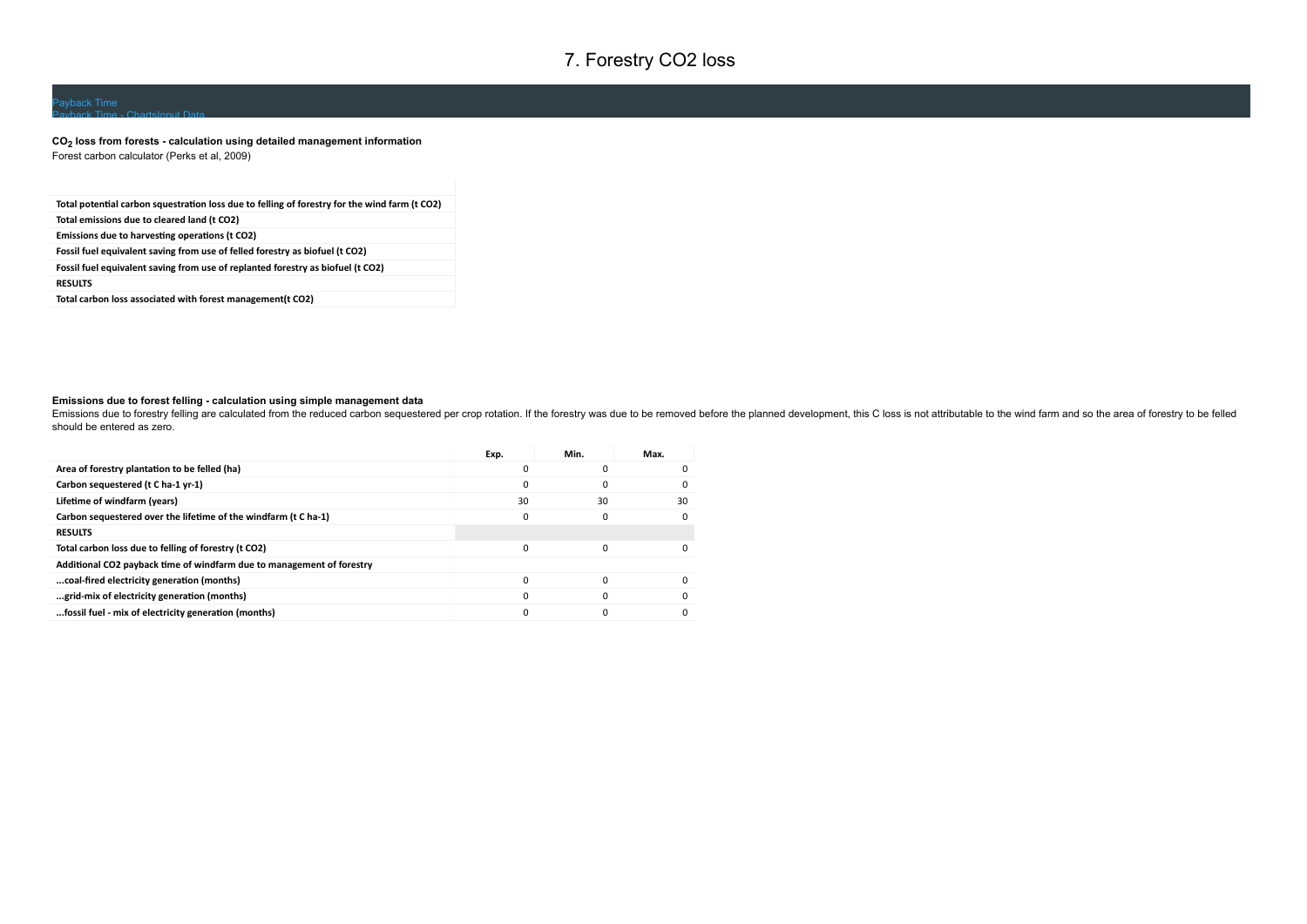### Payback Time - ChartsInput Data

### **Gains due to site improvement**

Note, CO2 losses are calculated using two approaches: IPCC default methodology and more site specific equations derived for this project. The IPCC methodology is included because it is the established approach, although it equations have been thoroughly tested against experimental data (see Nayak et al, 2008 - Final report).

| Degraded Bog                                                        |          |          |          |
|---------------------------------------------------------------------|----------|----------|----------|
|                                                                     | Exp.     | Min.     | Max.     |
| 1. Description of site                                              |          |          |          |
| Area to be improved (ha)                                            | $\Omega$ | $\Omega$ | $\Omega$ |
| Depth of peat above water table before improvement (m)              | $\Omega$ | $\Omega$ | $\Omega$ |
| Depth of peat above water table after improvement (m)               | $\Omega$ | 0        | $\Omega$ |
| 2. Losses with improvement                                          |          |          |          |
| Improved period (years)                                             | $\Omega$ | $\Omega$ | $\Omega$ |
| Selected annual rate of methane emissions (t CH4-C ha-1 yr-1)       | 0.496    | 0.483    | 0.509    |
| CH4 emissions from improved land (t CO2 equiv.)                     | 0        | 0        | $\Omega$ |
| Selected annual rate of carbone dioxide emissions (t CO2 ha-1 yr-1) | 0.349    | $-0.609$ | 1.306    |
| CO2 emissions from improved land (t CO2 equiv.)                     | $\Omega$ | $\Omega$ | $\Omega$ |
| Total GHG emissions from improved land (t CO2 eqiv.)                | $\Omega$ | $\Omega$ | $\Omega$ |
| 3. Losses without improvement                                       |          |          |          |
| <b>Borrow Pits</b>                                                  |          |          |          |
|                                                                     | Exp.     | Min.     | Max.     |

| 1. Description of site                                              |          |             |          |
|---------------------------------------------------------------------|----------|-------------|----------|
| Area to be improved (ha)                                            | $\Omega$ | $\mathbf 0$ | $\Omega$ |
| Depth of peat above water table before improvement (m)              | 0        | 0           | $\Omega$ |
| Depth of peat above water table after improvement (m)               | 0        | $\mathbf 0$ | $\Omega$ |
| 2. Losses with improvement                                          |          |             |          |
| Improved period (years)                                             | $\Omega$ | $\mathbf 0$ | $\Omega$ |
| Selected annual rate of methane emissions (t CH4-C ha-1 yr-1)       | 0.496    | 0.483       | 0.509    |
| CH4 emissions from improved land (t CO2 equiv.)                     | $\Omega$ | $\mathbf 0$ | $\Omega$ |
| Selected annual rate of carbone dioxide emissions (t CO2 ha-1 yr-1) | 0.349    | $-0.609$    | 1.306    |
| CO2 emissions from improved land (t CO2 equiv.)                     | 0        | $\mathbf 0$ | $\Omega$ |
| Total GHG emissions from improved land (t CO2 eqiv.)                | 0        | 0           | $\Omega$ |
| 3. Losses without improvement                                       |          |             |          |

| <b>Felled Forestry</b>                                              |          |             |          |
|---------------------------------------------------------------------|----------|-------------|----------|
|                                                                     | Exp.     | Min.        | Max.     |
| 1. Description of site                                              |          |             |          |
| Area to be improved (ha)                                            | $\Omega$ | $\Omega$    | $\Omega$ |
| Depth of peat above water table before improvement (m)              | $\Omega$ | $\Omega$    | $\Omega$ |
| Depth of peat above water table after improvement (m)               | $\Omega$ | $\Omega$    | $\Omega$ |
| 2. Losses with improvement                                          |          |             |          |
| Improved period (years)                                             | 0        | $\mathbf 0$ | 0        |
| Selected annual rate of methane emissions (t CH4-C ha-1 yr-1)       | 0.496    | 0.483       | 0.509    |
| CH4 emissions from improved land (t CO2 equiv.)                     | 0        | $\mathbf 0$ | $\Omega$ |
| Selected annual rate of carbone dioxide emissions (t CO2 ha-1 yr-1) | 0.349    | $-0.609$    | 1.306    |
| CO2 emissions from improved land (t CO2 equiv.)                     | 0        | $\mathbf 0$ | 0        |
| Total GHG emissions from improved land (t CO2 eqiv.)                | 0        | $\mathbf 0$ | $\Omega$ |
| 3. Losses without improvement                                       |          |             |          |
|                                                                     |          |             |          |
| Foundations & Hardstanding                                          |          |             |          |
|                                                                     | Exp.     | Min.        | Max.     |
| 1. Description of site                                              |          |             |          |
| Area to be improved (ha)                                            | 0        | $\mathbf 0$ | 0        |
| Depth of peat above water table before improvement (m)              | $\Omega$ | $\Omega$    | $\Omega$ |
| Depth of peat above water table after improvement (m)               | 0        | $\mathbf 0$ | 0        |
| 2. Losses with improvement                                          |          |             |          |
| Improved period (years)                                             | 30       | 30          | 30       |
| Selected annual rate of methane emissions (t CH4-C ha-1 yr-1)       | 0.496    | 0.483       | 0.509    |
| CH4 emissions from improved land (t CO2 equiv.)                     | 0        | $\Omega$    | $\Omega$ |
| Selected annual rate of carbone dioxide emissions (t CO2 ha-1 yr-1) | 0.349    | $-0.609$    | 1.306    |
| CO2 emissions from improved land (t CO2 equiv.)                     | 0        | 0           | $\Omega$ |
| Total GHG emissions from improved land (t CO2 eqiv.)                | 0        | $\mathbf 0$ | 0        |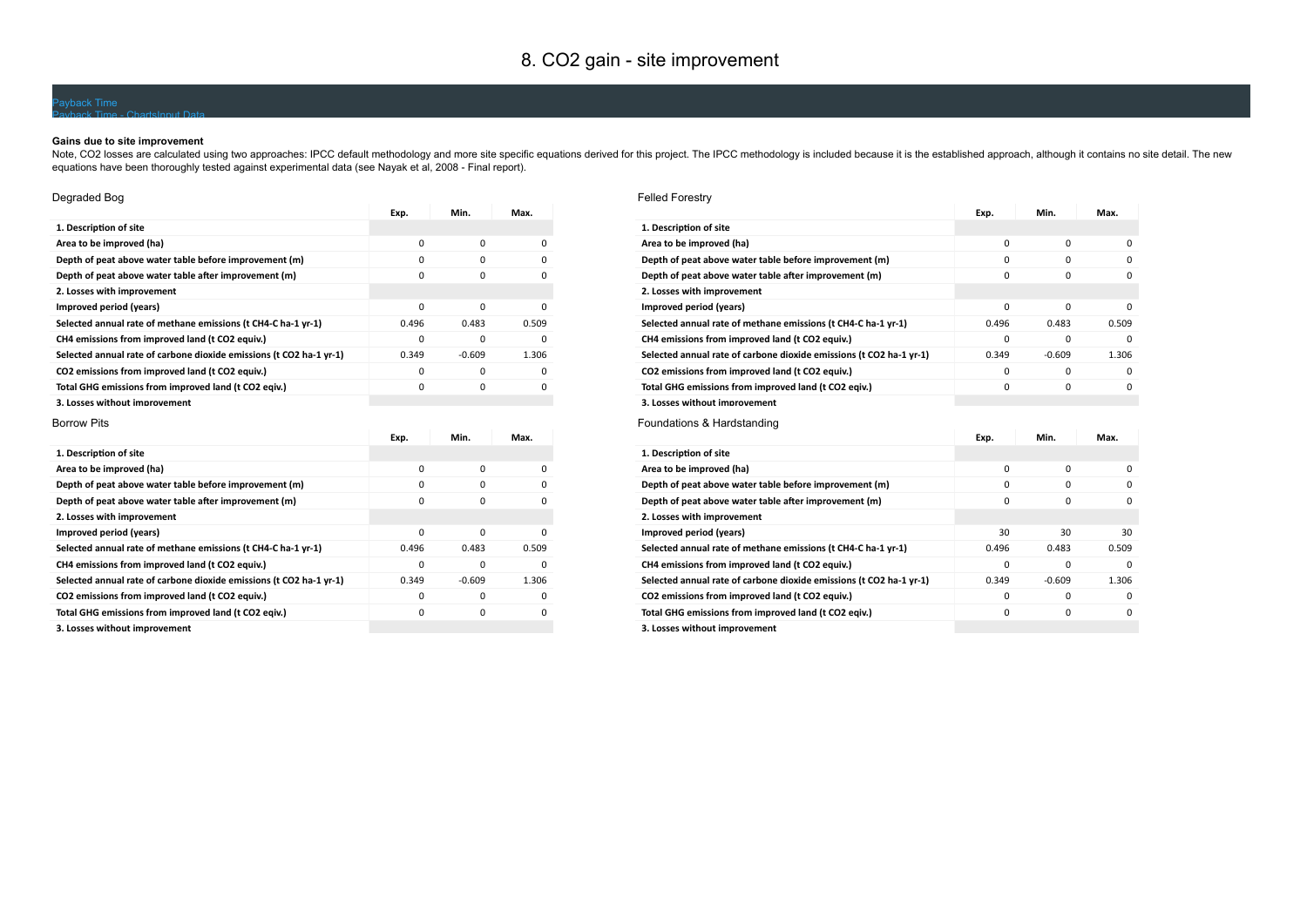### ayback Time

#### **Emissions due to backup power generation**

Payback Time - ChartsInput Data

CO2 loss due to back up is calculated from the extra capacity required for backup of the windfarm given in the input data.

Wind generated electricity is inherently variable, providing unique challenges to the electricity generating industry for provision of a supply to meet consumer demand (Netz, 2004). Backup power is required to accompany wi the consumer. This backup power will usually be obtained from a fossil fuel source. At a high level of wind power penetration in the overall generating mix, and with current grid management techniques, the capacity for fos because it is being used to balance the fluctuating consumer demand with a variable and highly unpredictable output from wind turbines (White, 2007). The Carbon Trust (Carbon Trust/DTI, 2004) concluded that increasing leve present major technical issues at the percentages of renewables expected by 2010 and 2020, but the UK renewables target at the time of that report was only 20%. When national reliance on wind power is low (less than ~20%), generated power requirement can be considered to be insignificant and may be obtained from within the spare generating capacity of other power sectors (Dale et al, 2004). However, as the national supply from wind power inc improvements in grid management techniques, emissions due to backup power generation may become more significant. The extra capacity needed for backup power generation is currently estimated to be 5% of the rated capacity contributes more than 20% to the national grid (Dale et al 2004). Moving towards the SG target of 50% electricity generation from renewable sources, more short-term capacity may be required in terms of pumped-storage hydro of offshore and onshore wind generating capacity. Grid management techniques are anticipated to reduce this extra capacity, with improved demand side management, smart meters, grid reinforcement and other developments. How management techniques, it is suggested that 5% extra capacity should be assumed for backup power generation if wind power contributes more than 20% to the national grid. At lower contributions, the extra capacity required zero. These assumptions should be revisited as technology improves.

Assumption: Backup assumed to be by fossil-fuel-mix of electricity generation. Note that hydroelectricity may also be used for backup, so this assumption may make the value for backup generation too high. These assumptions develops.

|                                                                                         | Exp.   | Min.   | Max.   |
|-----------------------------------------------------------------------------------------|--------|--------|--------|
| Reserve energy (MWh/yr)                                                                 | 52.560 | 52.560 | 52.560 |
| Annual emissions due to backup from fossil fuel-mix of electricity generation (tCO2/yr) | 2.365  | 2.365  | 2.365  |
| <b>RESULTS</b>                                                                          |        |        |        |
| Total emissions due to backup from fossil fuel-mix of electricity generation (tCO2)     | 70.956 | 70.956 | 70.956 |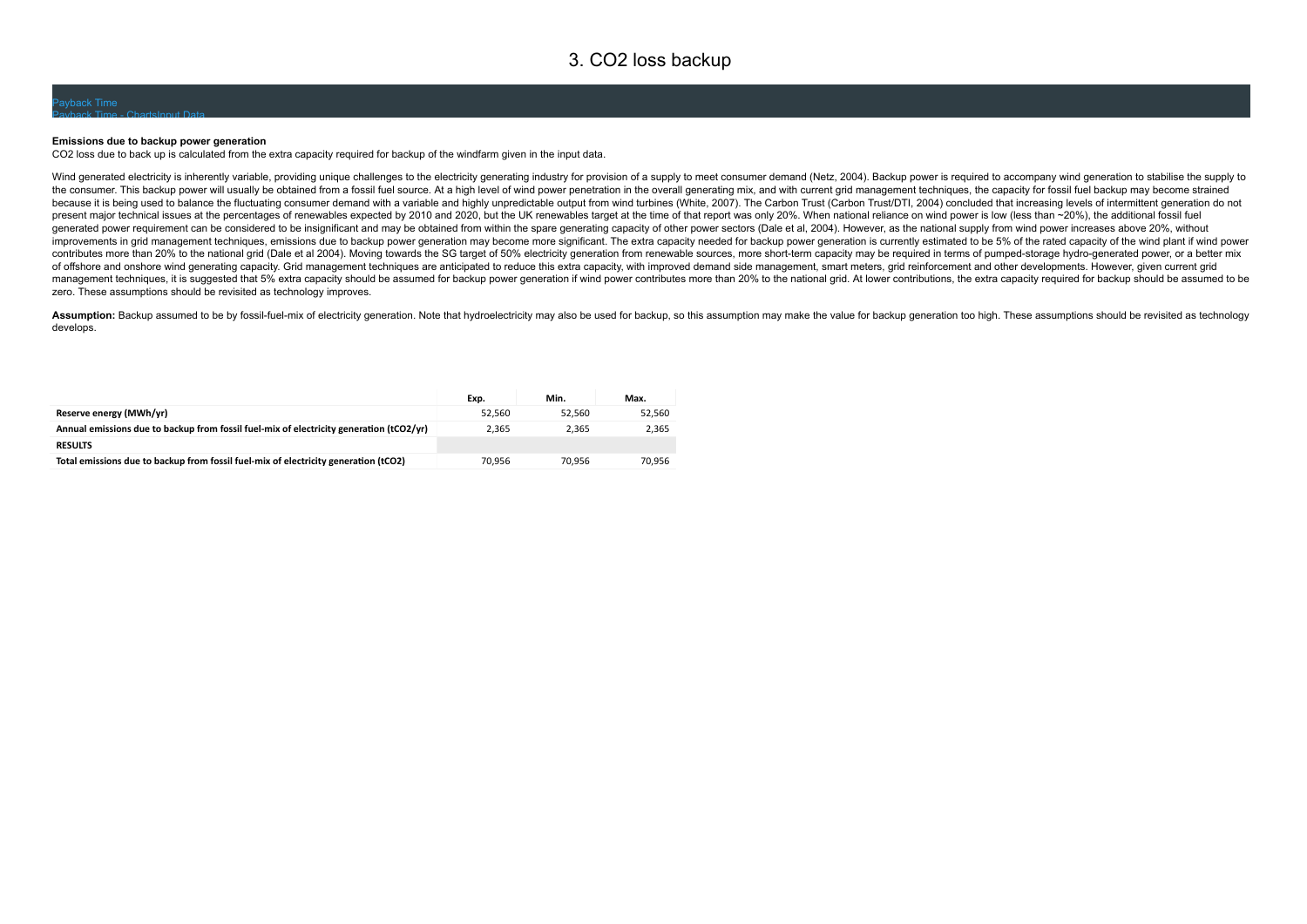### 1. CO2 emission saving

### Payback Time - ChartsInput Data

### **Emissions due to turbine life**

The carbon payback time of the windfarm due to turbine life (eg. manufacture, construction, decomissioning) is calculated by comparing the emissions due to turbine life with carbon-savings achieved by the windfarm while di coal-fired capacity or grid-mix.

| Capacity factor calculated from forestry data |            |                        | Capacity factor - Direct input |                 |                           |                     |      |      |      |
|-----------------------------------------------|------------|------------------------|--------------------------------|-----------------|---------------------------|---------------------|------|------|------|
|                                               |            | <b>Capacity factor</b> | Wind speed                     | Average site    | Annual theoretical energy |                     | Exp. | Min. | Max. |
| Area name                                     | Value type | (%)                    | ratio                          | windspeed (m/s) | output (MW / turbine yr)  | Capacity factor (%) |      | 34.0 | 36.0 |

|                                                          | Exp.    | Min.    | Max.    |
|----------------------------------------------------------|---------|---------|---------|
| Annual energy output from windfarm (MW/yr)               |         |         |         |
| <b>RESULTS</b>                                           |         |         |         |
| Emissions saving over coal-fired electricity generatio   | 338.486 | 328.815 | 348.157 |
| Emissions saving over grid-mix of electricity generati   | 93.297  | 90.632  | 95.963  |
| Emissions saving over fossil fuel - mix of electricity g | 165,564 | 160.834 | 170.294 |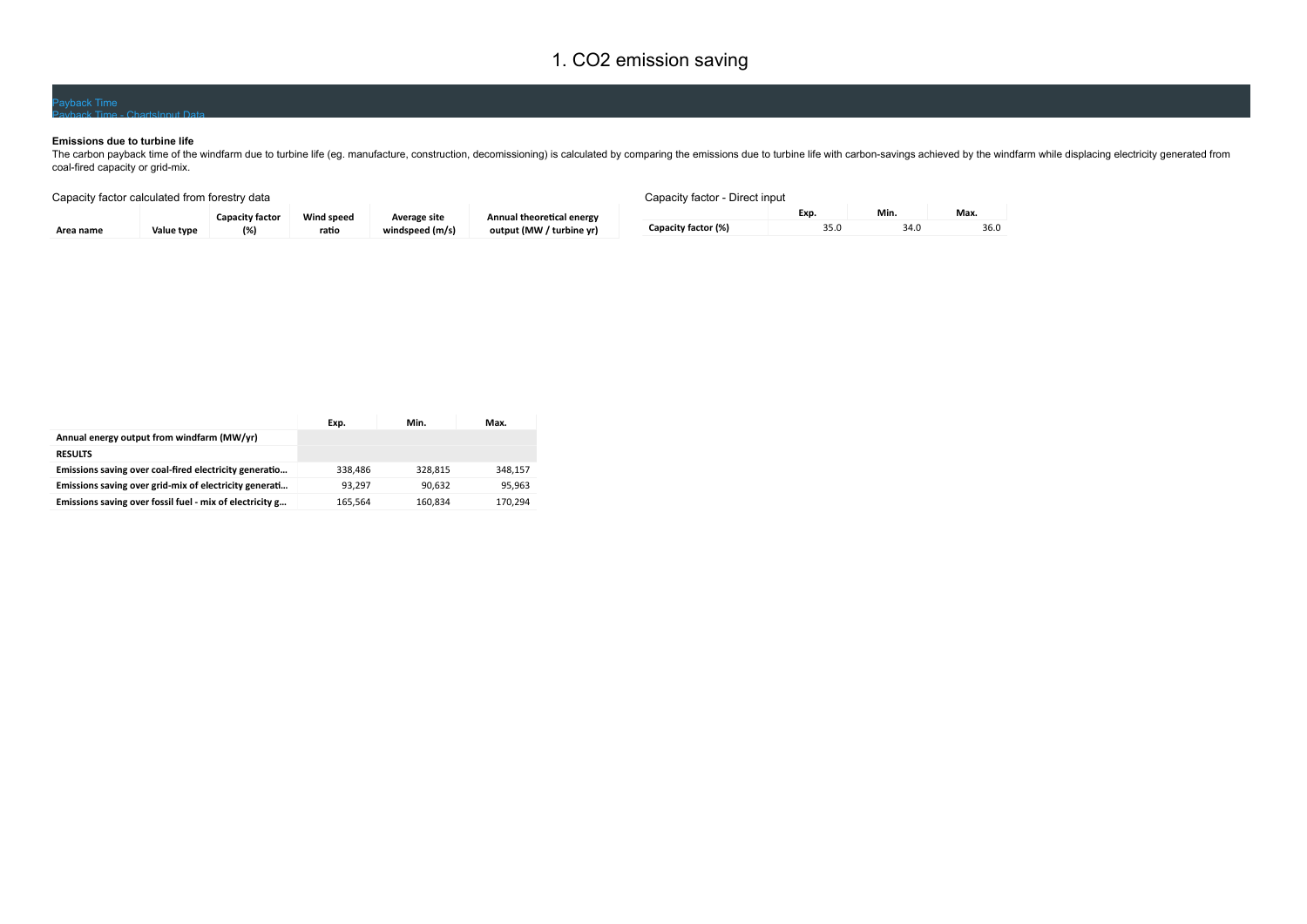### 2. CO2 loss turbine life

### Payback Time - ChartsInput Data

#### **Emissions due to turbine life**

The carbon payback time of the windfarm due to turbine life (eg. manufacture, construction, decomissioning) is calculated by comparing the emissions due to turbine life with carbon-savings achieved by the windfarm while di coal-fired capacity or grid-mix.

### Calculation of emissions with relation to installed capacity

|                                                      | Exp. | Min. | Max. |
|------------------------------------------------------|------|------|------|
| Emissions due to turbine frome energy output (t CO2) | 5139 | 5139 | 5139 |
| Emissions due to cement used in construction (t CO2) | 2528 | 2528 | 2528 |

### Direct input of emissions due to turbine life

**Emissions due to turbine life (tCO2/windfarm)**

| Exp. | Min. | Max. |
|------|------|------|
|      |      |      |

### RESULTS

|                                                                      | Exp.   | Min.   | Max.   |
|----------------------------------------------------------------------|--------|--------|--------|
| Losses due to turbine life (manufacture, construction, etc.) (t CO2) | 105299 | 105299 | 105299 |
| Additional CO2 payback time of windfarm due to turbine life          |        |        |        |
| coal-fired electricity generation (months)                           |        |        |        |
| grid-mix of electricity generation (months)                          | 14     | 14     |        |
| fossil fuel - mix of electricity generation (months)                 |        |        |        |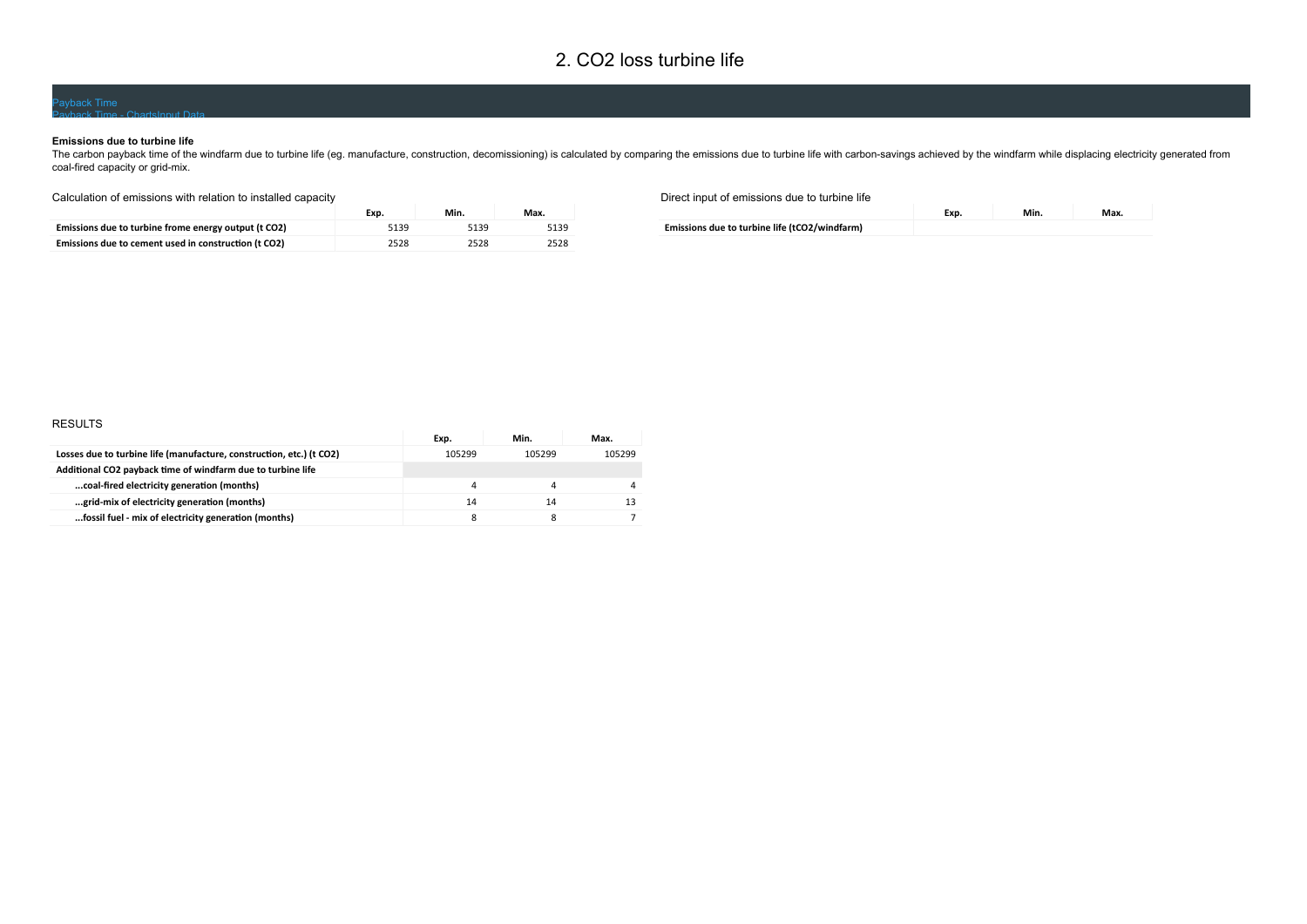## 4. Loss CO2 fixing pot.

### Payback Time - ChartsInput Data

#### **Emissions due to loss of bog plants**

Annual C fixation by the site is calculated by multiplying area of the windfarm by the annual C accumulation due to bog plant fixation.

|                                                                             | Exp.     | Min.  | Max.         |
|-----------------------------------------------------------------------------|----------|-------|--------------|
| Area where carbon accumulation by bog plants is lost (ha)                   | 77.46    | 33.90 | 99.84        |
| Total loss of carbon accumulation up to time of restoration (tCO2 eq./ha)   | 37       | 26    | 50           |
| <b>RESULTS</b>                                                              |          |       |              |
| Total loss of carbon fixation by plants at the site (t CO2)                 | 2840     | 870   | 4942         |
| Additional CO2 payback time of windfarm due to loss of CO2 fixing potential |          |       |              |
| coal-fired electricity generation (months)                                  | $\Omega$ | O     | $\Omega$     |
| grid-mix of electricity generation (months)                                 | 0        | 0     |              |
| fossil fuel - mix of electricity generation (months)                        |          |       | <sup>0</sup> |